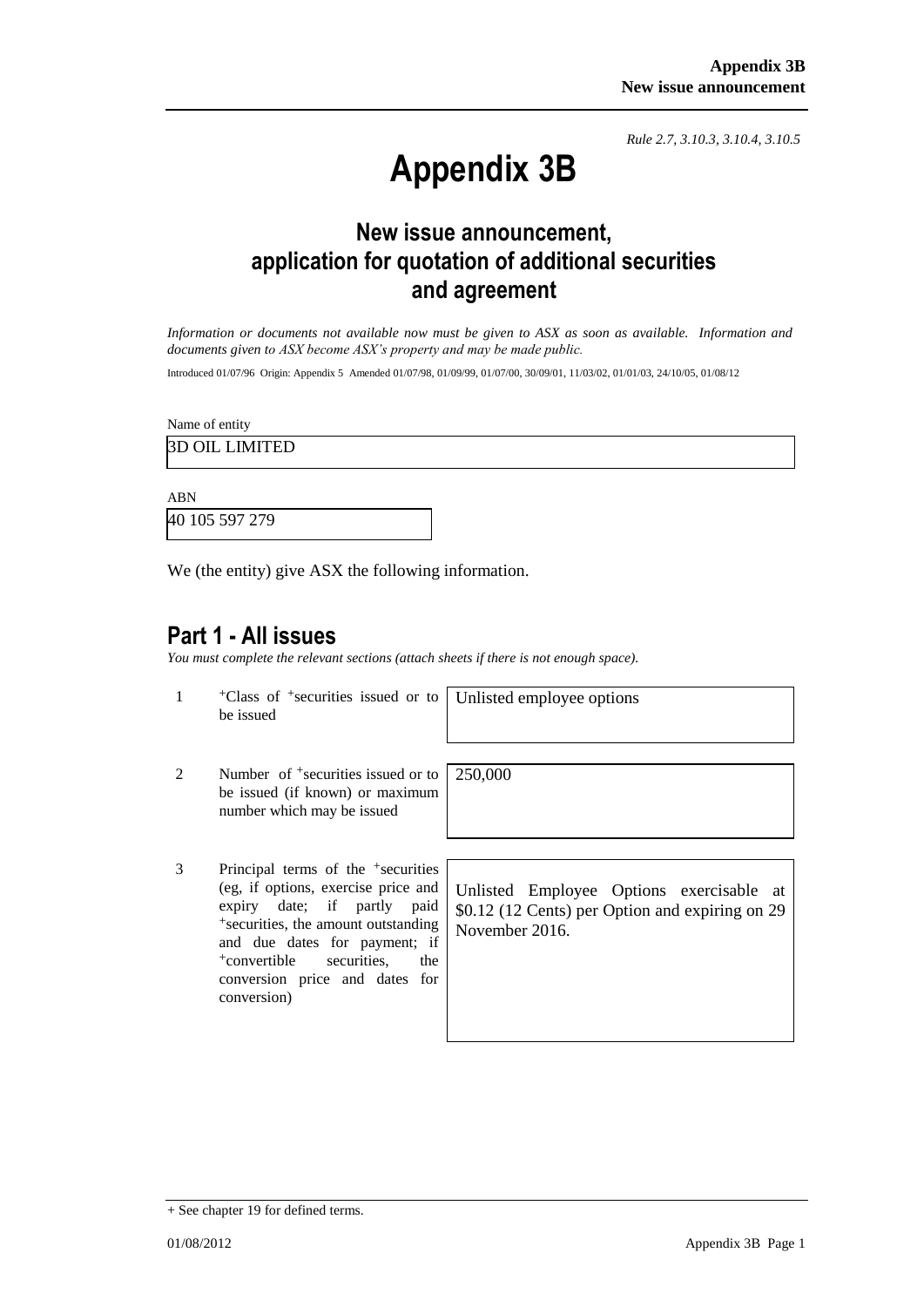| 4  | Do the <sup>+</sup> securities rank equally in<br>all respects from the date of<br>allotment with an existing <sup>+</sup> class of<br>quoted +securities?                                                                                                                                                                                                                                                            | No - Underlying shares rank pari passu with<br>Fully Paid Ordinary Shares.                                                                                      |
|----|-----------------------------------------------------------------------------------------------------------------------------------------------------------------------------------------------------------------------------------------------------------------------------------------------------------------------------------------------------------------------------------------------------------------------|-----------------------------------------------------------------------------------------------------------------------------------------------------------------|
|    | If the additional securities do not<br>rank equally, please state:<br>the date from which they do<br>extent<br>which<br>the<br>to<br>they<br>participate<br>for<br>the<br>next<br>dividend, (in the case of a trust,<br>distribution)<br><sub>or</sub><br>interest<br>payment<br>the extent to which they do not<br>rank equally, other than in<br>relation to the next dividend,<br>distribution or interest payment |                                                                                                                                                                 |
| 5  | Issue price or consideration                                                                                                                                                                                                                                                                                                                                                                                          | Issued for nil consideration.                                                                                                                                   |
| 6  | Purpose of the issue<br>(If issued as consideration for the<br>acquisition<br>of<br>clearly<br>assets,<br>identify those assets)                                                                                                                                                                                                                                                                                      | Employee<br>Options<br>granted<br>pursuant<br>to<br>Employee Share Option Plan adopted at the<br>Annual General Meeting of Shareholders on 25<br>November 2013. |
| бa | Is the entity an <sup>+</sup> eligible entity that<br>obtained<br>holder<br>has<br>security<br>approval under rule 7.1A?                                                                                                                                                                                                                                                                                              | Yes                                                                                                                                                             |
|    | If Yes, complete sections $6b - 6h$<br>in relation to the $+$ securities the<br>subject of this Appendix 3B, and<br>comply with section 6i                                                                                                                                                                                                                                                                            |                                                                                                                                                                 |
| 6b | date<br>the security holder<br>The<br>resolution under rule 7.1A was<br>passed                                                                                                                                                                                                                                                                                                                                        | 25 November 2013                                                                                                                                                |
| 6c | +securities<br>issued<br>Number<br>of<br>without security holder approval<br>under rule 7.1                                                                                                                                                                                                                                                                                                                           | 250,000                                                                                                                                                         |
| 6d | Number of <sup>+</sup> securities issued with<br>security holder approval under rule<br>7.1A                                                                                                                                                                                                                                                                                                                          | None                                                                                                                                                            |

<sup>+</sup> See chapter 19 for defined terms.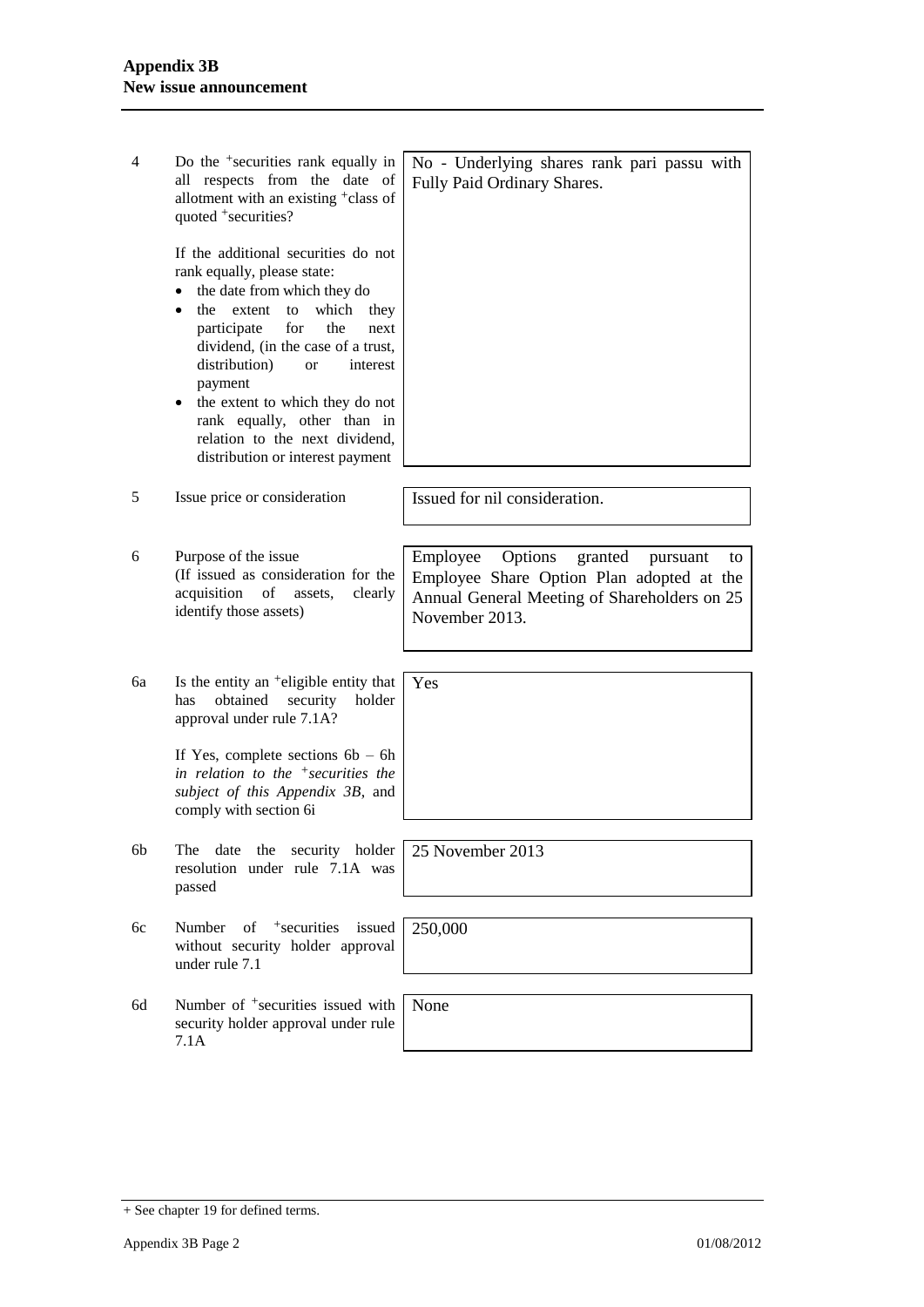- 6f Number of securities issued under an exception in rule 7.2
- 6g If securities issued under rule 7.1A, was issue price at least 75% of 15 day VWAP as calculated under rule 7.1A.3? Include the issue date and both values. Include the source of the VWAP calculation.
- 6h If securities were issued under rule 7.1A for non-cash consideration, state date on which valuation of consideration was released to ASX Market Announcements
- 6i Calculate the entity's remaining issue capacity under rule 7.1 and rule 7.1A – complete Annexure 1 and release to ASX Market Announcements
- 7 Dates of entering <sup>+</sup>securities into uncertificated holdings or despatch of certificates
- 8 Number and <sup>+</sup>class of all <sup>+</sup>securities quoted on ASX (*including* the securities in section 2 if applicable)

| Number      | <sup>+</sup> Class            |
|-------------|-------------------------------|
| 237,523,000 | Fully paid ordinary<br>shares |
|             |                               |

| None |  |
|------|--|
|      |  |
|      |  |

None

N/A

N/A

| LR 7.1 | 35,078,450<br>LR 7.1A 23,752,300 |  |
|--------|----------------------------------|--|
| Total  | 58,830,750                       |  |

6 December 2013

+ See chapter 19 for defined terms.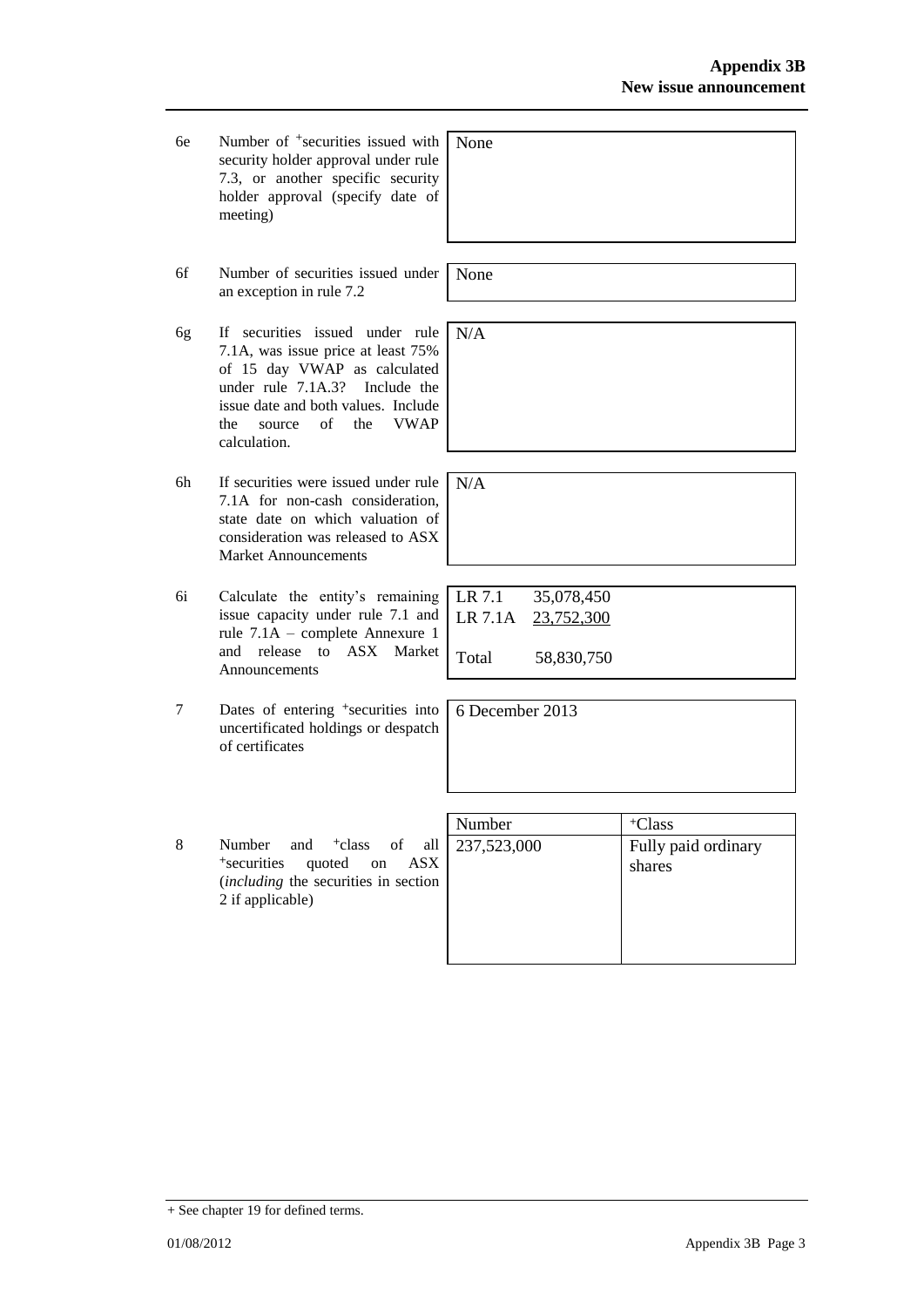|                  |                                                                                                                          | Number                                              | <sup>+</sup> Class                                      |
|------------------|--------------------------------------------------------------------------------------------------------------------------|-----------------------------------------------------|---------------------------------------------------------|
| 9                | Number and <sup>+</sup> class of<br>all<br>*securities not quoted on ASX<br><i>(including the securities in section)</i> | 64,000                                              | \$0.25 Options,<br>Exercisable on 30<br>June 2014       |
| 2 if applicable) | 78,000                                                                                                                   | \$0.18 Options,<br>Exercisable on 7<br>October 2015 |                                                         |
|                  |                                                                                                                          | 200,000                                             | \$0.40 Options,<br>Exercisable on 31<br>January 2015    |
|                  |                                                                                                                          | 150,000                                             | \$0.18 Options,<br>Exercisable on 30<br>November 2014   |
|                  |                                                                                                                          | 595,000                                             | \$0.16 Options,<br>Exercisable on 30<br>November 2015   |
|                  |                                                                                                                          | 300,000                                             | \$0.1055 Options,<br>Exercisable on 30<br>November 2016 |
|                  |                                                                                                                          | 250,000                                             | \$0.12 Options<br>Exercisable on 29<br>November 2016    |

10 Dividend policy (in the case of a trust, distribution policy) on the increased capital (interests)

| ,我们也不会有一个人的事情。""我们的人,我们也不会有一个人的人,我们也不会有一个人的人,我们也不会有一个人的人,我们也不会有一个人的人,我们也不会有一个人的人, |  |  |
|-----------------------------------------------------------------------------------|--|--|
|                                                                                   |  |  |
|                                                                                   |  |  |
|                                                                                   |  |  |
|                                                                                   |  |  |
|                                                                                   |  |  |
|                                                                                   |  |  |

# **Part 2 - Bonus issue or pro rata issue**

| 11 | holder<br>security<br>approval<br><b>Is</b><br>required?                    |  |
|----|-----------------------------------------------------------------------------|--|
|    |                                                                             |  |
| 12 | Is the issue renounceable or non-<br>renounceable?                          |  |
|    |                                                                             |  |
| 13 | Ratio in which the <sup>+</sup> securities will<br>be offered               |  |
|    |                                                                             |  |
| 14 | <sup>+</sup> Class of <sup>+</sup> securities to which the<br>offer relates |  |
|    |                                                                             |  |
| 15 | <sup>+</sup> Record<br>determine<br>date<br>to<br>entitlements              |  |
|    |                                                                             |  |

<sup>+</sup> See chapter 19 for defined terms.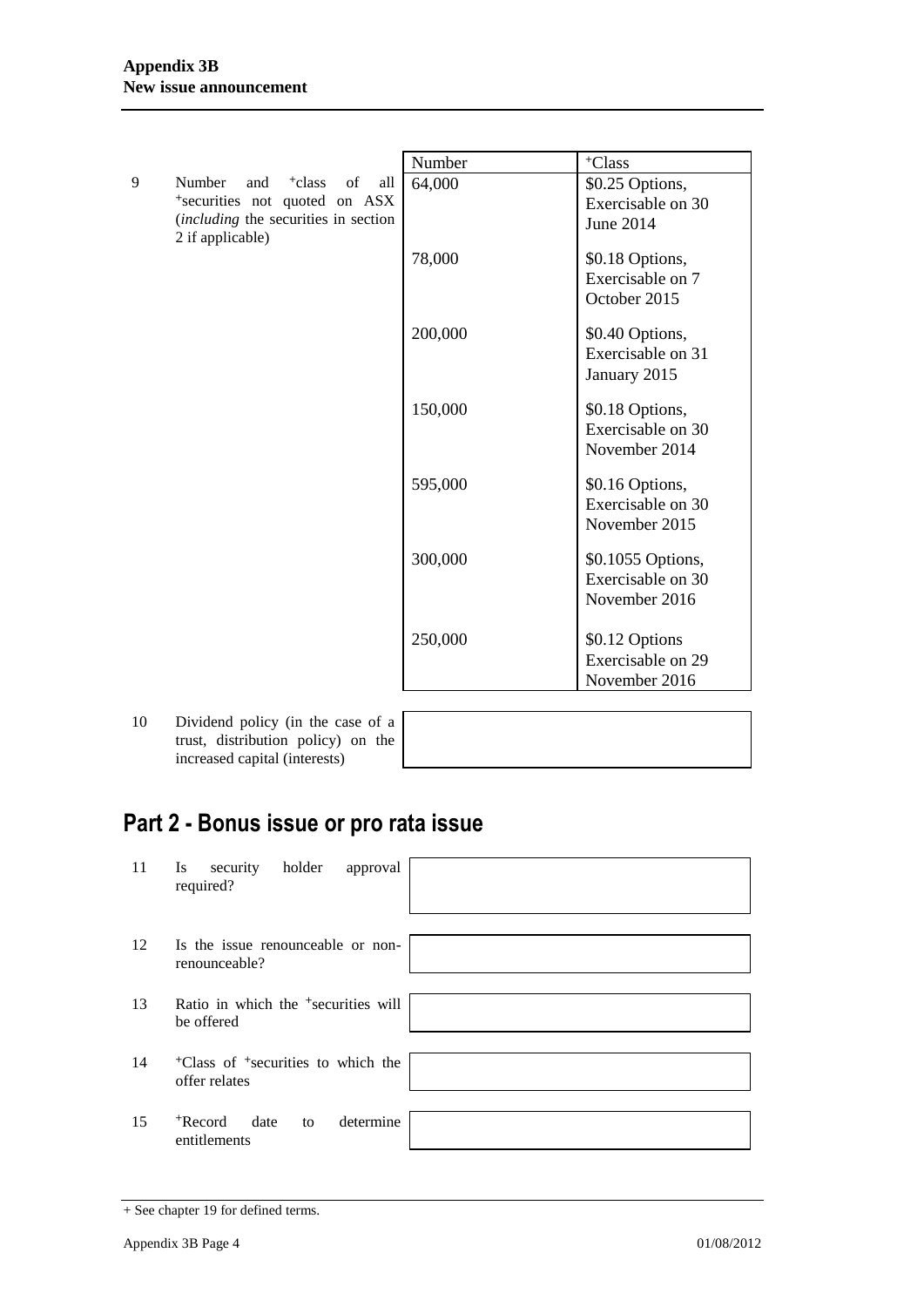| 16 | Will holdings on different registers<br>(or subregisters) be aggregated for<br>calculating entitlements?                                                                                                                                                 |  |
|----|----------------------------------------------------------------------------------------------------------------------------------------------------------------------------------------------------------------------------------------------------------|--|
| 17 | Policy for deciding entitlements in<br>relation to fractions                                                                                                                                                                                             |  |
| 18 | Names of countries in which the<br>entity has <sup>+</sup> security holders who<br>will not<br>be<br>sent<br>new issue<br>documents<br>Note: Security holders must be told how their<br>entitlements are to be dealt with.<br>Cross reference: rule 7.7. |  |
| 19 | $\frac{1}{2}$<br>date<br>for<br>of<br>receipt<br>acceptances or renunciations                                                                                                                                                                            |  |
| 20 | Names of any underwriters                                                                                                                                                                                                                                |  |
| 21 | Amount of any underwriting fee or<br>commission                                                                                                                                                                                                          |  |
| 22 | Names of any brokers to the issue                                                                                                                                                                                                                        |  |
| 23 | Fee or commission payable to the<br>broker to the issue                                                                                                                                                                                                  |  |
| 24 | Amount of any handling fee payable<br>to brokers who lodge acceptances<br>renunciations on behalf of<br><sub>or</sub><br>*security holders                                                                                                               |  |
| 25 | If the issue is contingent on<br>*security holders' approval, the date<br>of the meeting                                                                                                                                                                 |  |
| 26 | Date entitlement and acceptance<br>form and prospectus or Product<br>Disclosure Statement will be sent to<br>persons entitled                                                                                                                            |  |
| 27 | If the entity has issued options, and<br>the terms entitle option holders to<br>participate on exercise, the date on<br>which notices will be sent to option<br>holders                                                                                  |  |
| 28 | Date rights trading will begin (if                                                                                                                                                                                                                       |  |
|    | applicable)                                                                                                                                                                                                                                              |  |

<sup>+</sup> See chapter 19 for defined terms.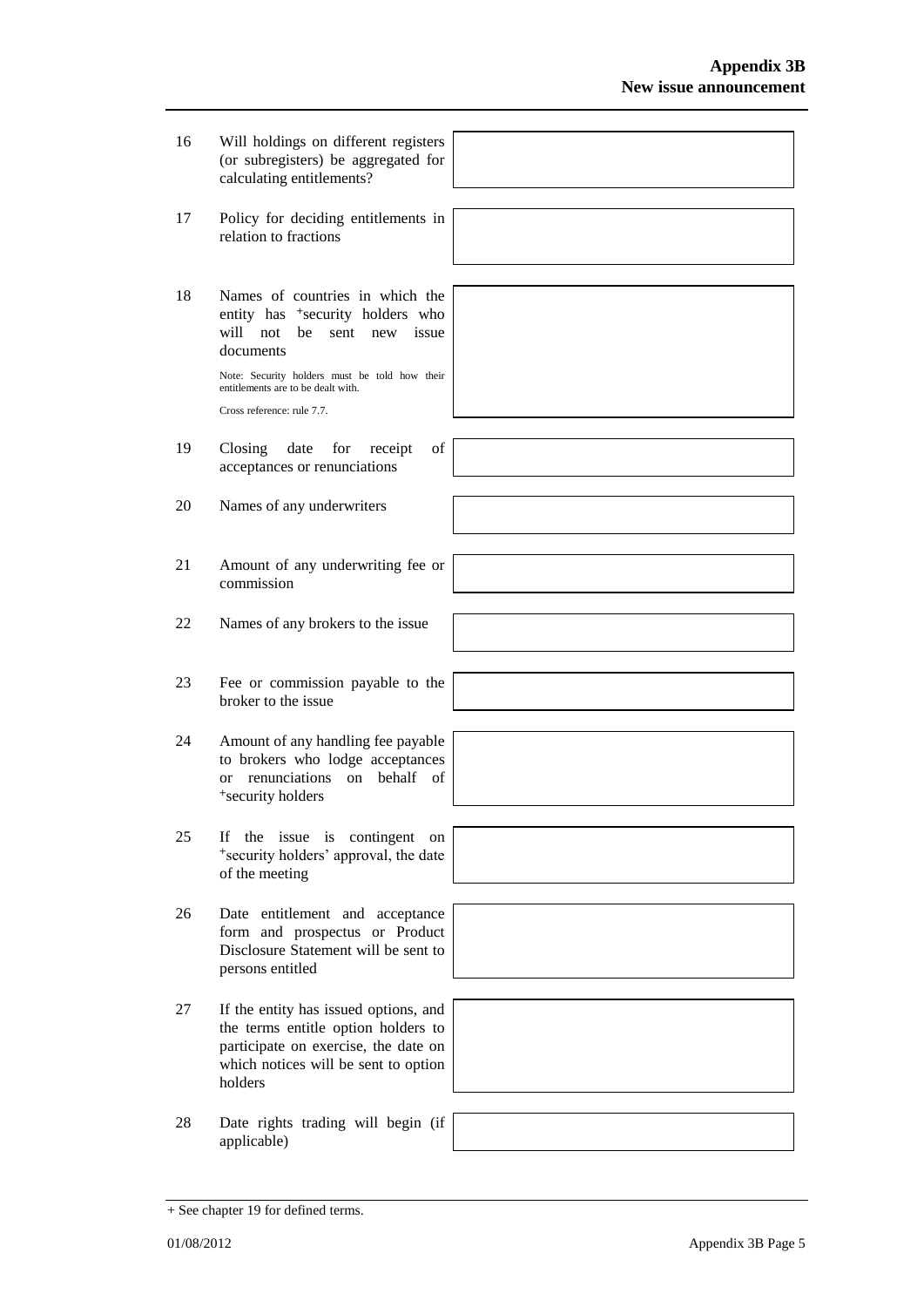#### **Appendix 3B New issue announcement**

29 Date rights trading will end (if applicable) 30 How do <sup>+</sup>security holders sell their entitlements *in full* through a broker? 31 How do <sup>+</sup>security holders sell *part* of their entitlements through a broker and accept for the balance? 32 How do <sup>+</sup>security holders dispose of their entitlements (except by sale through a broker)? 33 <sup>+</sup>Despatch date

# **Part 3 - Quotation of securities**

*You need only complete this section if you are applying for quotation of securities*

34 Type of securities (*tick one*) (a)  $\bigvee$  Securities described in Part 1 (b) All other securities Example: restricted securities at the end of the escrowed period, partly paid securities that become fully paid, employee incentive share securities when restriction ends, securities issued on expiry or conversion of convertible securities

#### **Entities that have ticked box 34(a)**

#### **Additional securities forming a new class of securities**

*Tick to indicate you are providing the information or documents*

35 If the <sup>+</sup> securities are <sup>+</sup>equity securities, the names of the 20 largest holders of the additional <sup>+</sup>securities, and the number and percentage of additional <sup>+</sup>securities held by those holders

36 If the <sup>+</sup> securities are <sup>+</sup>equity securities, a distribution schedule of the additional <sup>+</sup>securities setting out the number of holders in the categories 1 - 1,000 1,001 - 5,000 5,001 - 10,000 10,001 - 100,000 100,001 and over

<sup>+</sup> See chapter 19 for defined terms.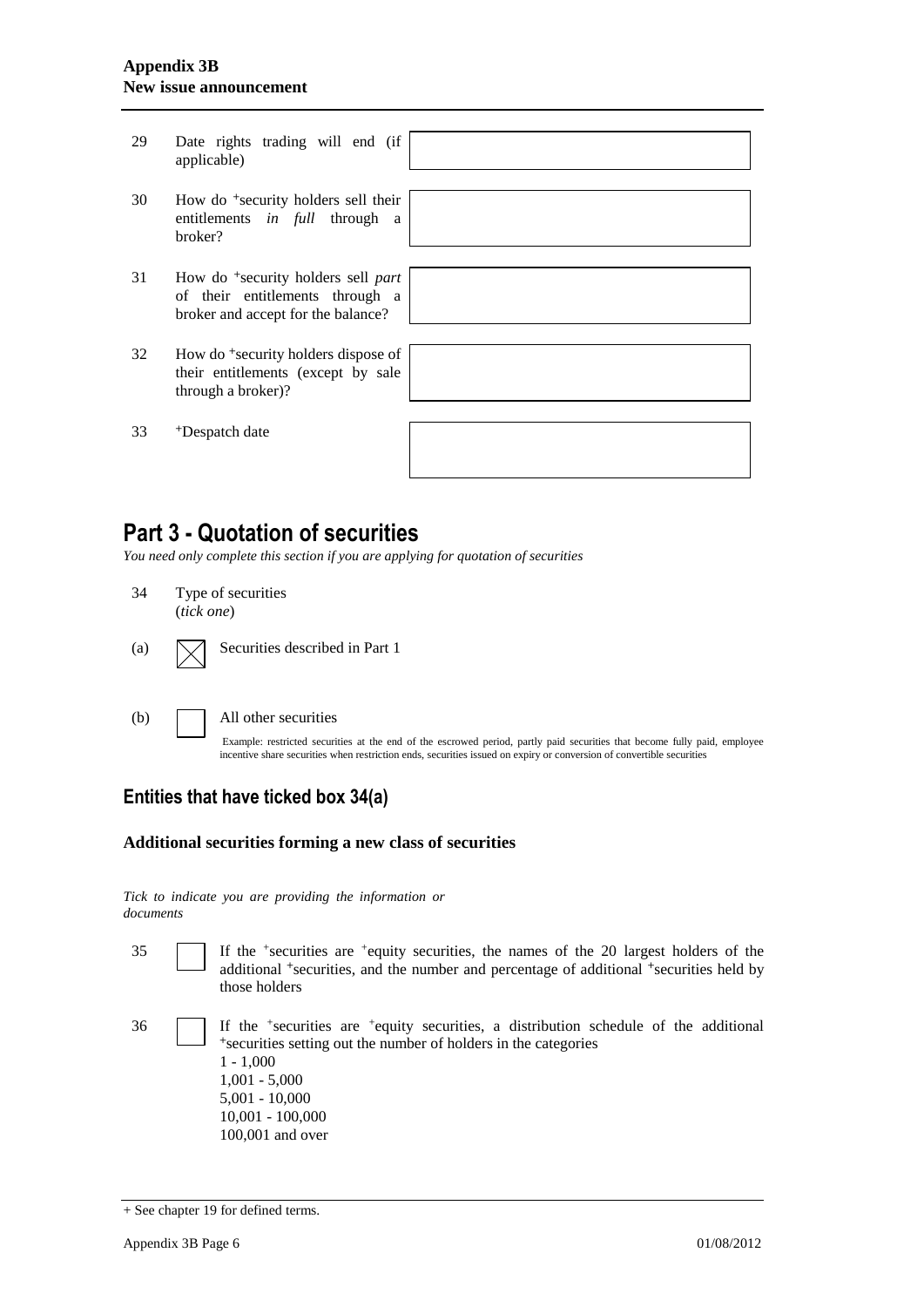37 A copy of any trust deed for the additional +securities

#### **Entities that have ticked box 34(b)**

38 Number of securities for which <sup>+</sup>quotation is sought 39 Class of <sup>+</sup>securities for which quotation is sought 40 Do the <sup>+</sup>securities rank equally in all respects from the date of allotment with an existing <sup>+</sup>class of quoted <sup>+</sup>securities? If the additional securities do not rank equally, please state: • the date from which they do • the extent to which they participate for the next dividend, (in the case of a trust, distribution) or interest payment • the extent to which they do not rank equally, other than in relation to the next dividend, distribution or interest payment 41 Reason for request for quotation now Example: In the case of restricted securities, end of restriction period (if issued upon conversion of another security, clearly identify that other security) Number | +Class 42 Number and <sup>+</sup>class of all <sup>+</sup>securities

quoted on ASX (*including* the

securities in clause 38)

<sup>+</sup> See chapter 19 for defined terms.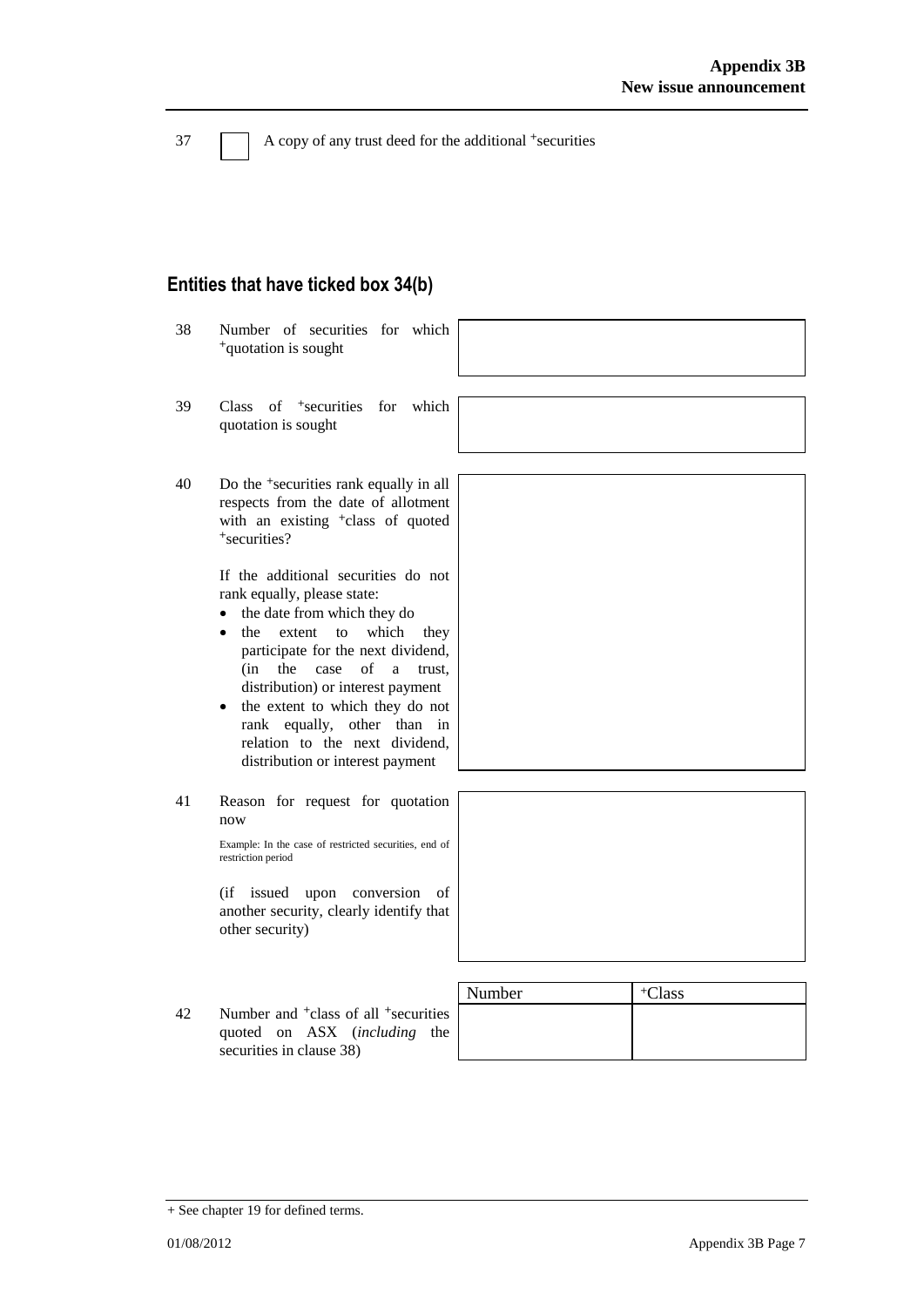#### **Quotation agreement**

- 1 <sup>+</sup>Quotation of our additional +securities is in ASX's absolute discretion. ASX may quote the +securities on any conditions it decides.
- 2 We warrant the following to ASX.
	- The issue of the +securities to be quoted complies with the law and is not for an illegal purpose.
	- There is no reason why those +securities should not be granted +quotation.
	- An offer of the <sup>+</sup>securities for sale within 12 months after their issue will not require disclosure under section 707(3) or section 1012C(6) of the Corporations Act.

Note: An entity may need to obtain appropriate warranties from subscribers for the securities in order to be able to give this warranty

- Section 724 or section 1016E of the Corporations Act does not apply to any applications received by us in relation to any +securities to be quoted and that no-one has any right to return any +securities to be quoted under sections 737, 738 or 1016F of the Corporations Act at the time that we request that the +securities be quoted.
- If we are a trust, we warrant that no person has the right to return the <sup>+</sup>securities to be quoted under section 1019B of the Corporations Act at the time that we request that the +securities be quoted.
- 3 We will indemnify ASX to the fullest extent permitted by law in respect of any claim, action or expense arising from or connected with any breach of the warranties in this agreement.
- 4 We give ASX the information and documents required by this form. If any information or document not available now, will give it to ASX before +quotation of the <sup>+</sup>securities begins. We acknowledge that ASX is relying on the information and documents. We warrant that they are (will be) true and complete.

| Sign here: | $U_{\text{rel}}$<br>$Date: 6$ December 2013 |  |
|------------|---------------------------------------------|--|
|            | (Directbr/Company secretary)                |  |

Print name: MELANIE LEYDIN

 $=$   $=$   $=$   $=$   $=$   $=$ 

<sup>+</sup> See chapter 19 for defined terms.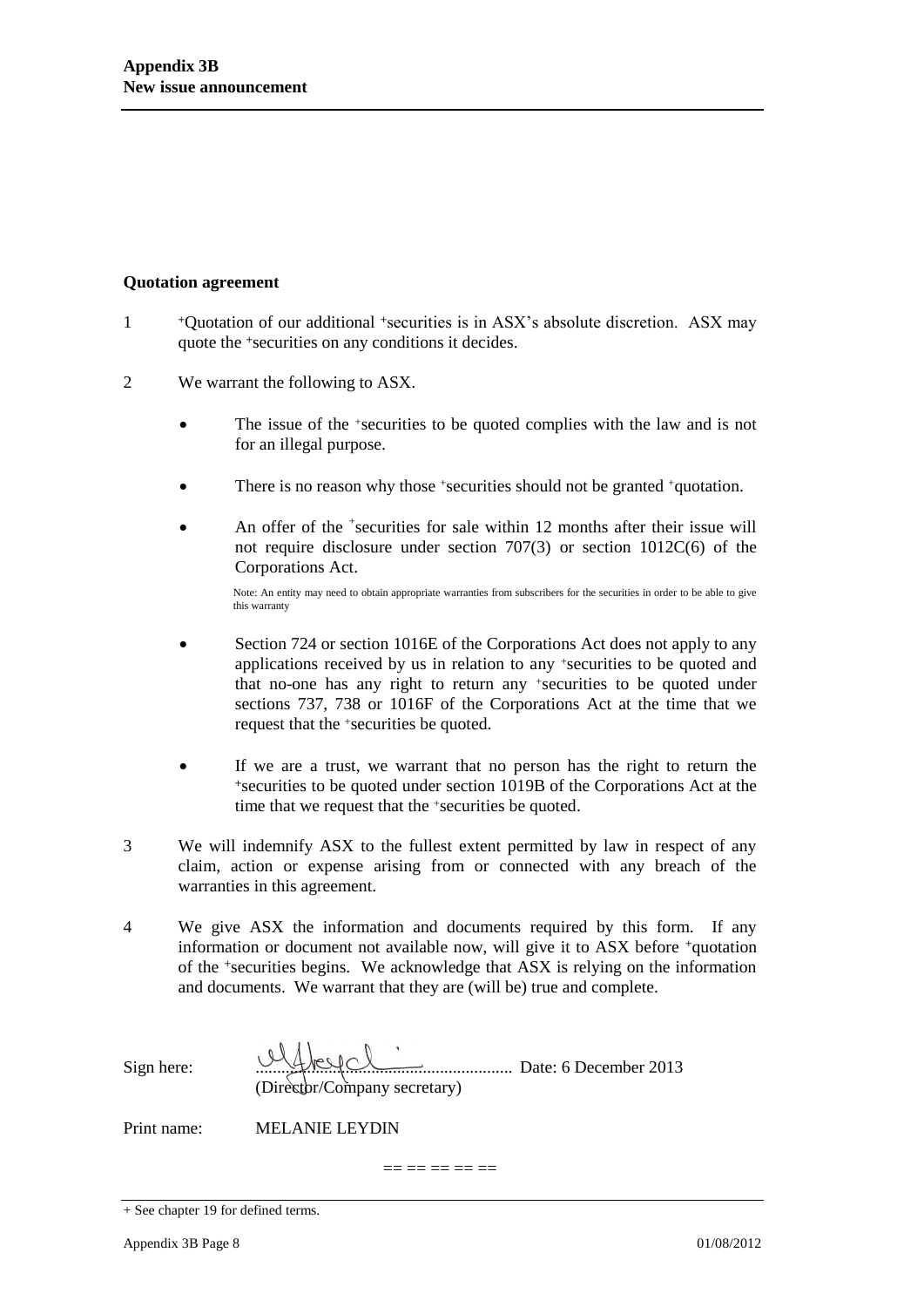<sup>+</sup> See chapter 19 for defined terms.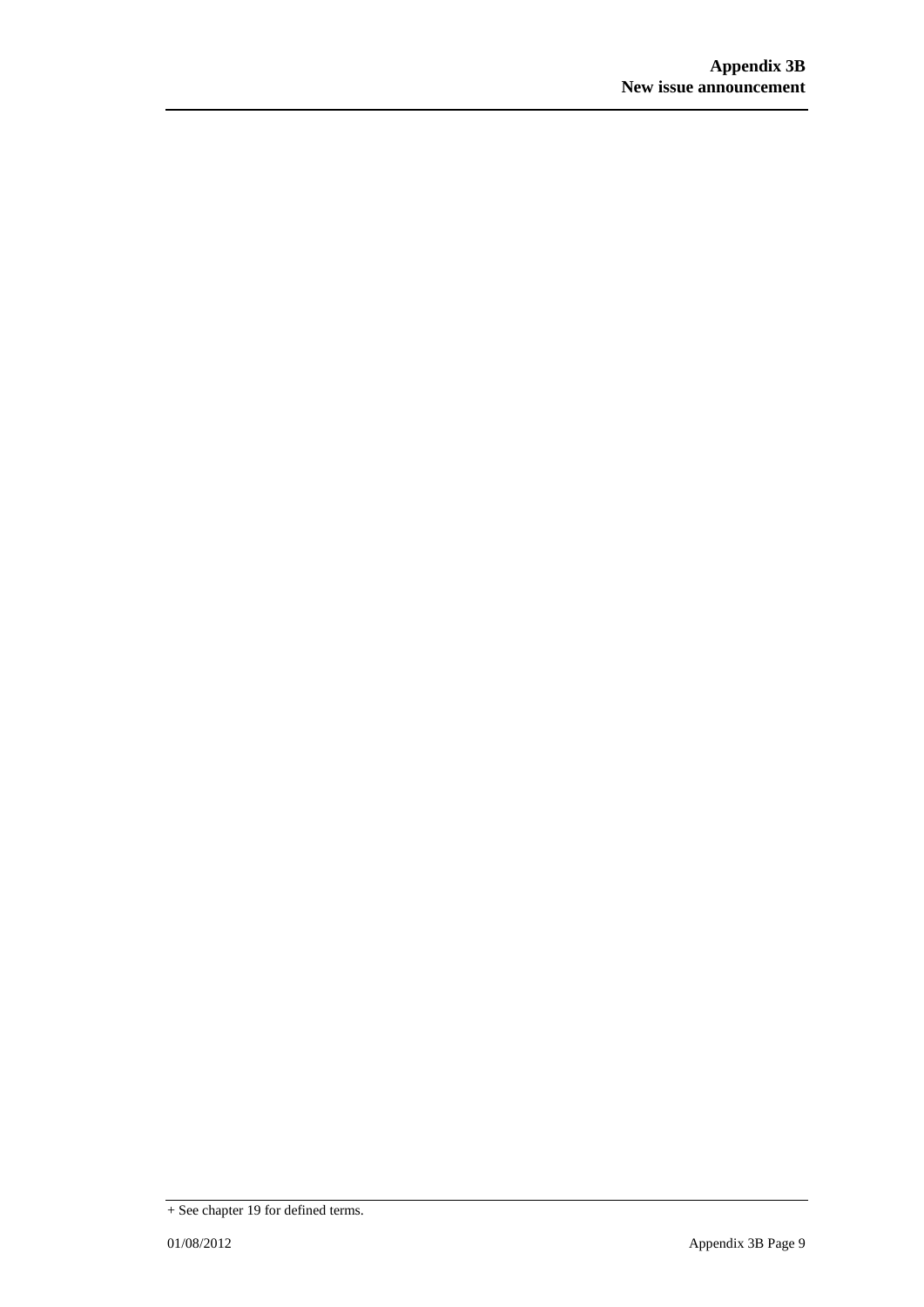# **Appendix 3B – Annexure 1**

# **Calculation of placement capacity under rule 7.1 and rule 7.1A for <sup>+</sup>eligible entities**

Introduced 01/08/12

### **Part 1**

| Rule 7.1 - Issues exceeding 15% of capital                                                                                                                                                                                                                                                                                      |             |  |
|---------------------------------------------------------------------------------------------------------------------------------------------------------------------------------------------------------------------------------------------------------------------------------------------------------------------------------|-------------|--|
| Step 1: Calculate "A", the base figure from which the placement<br>capacity is calculated                                                                                                                                                                                                                                       |             |  |
| <b>Insert</b> number of fully paid ordinary<br>securities on issue 12 months before date<br>of issue or agreement to issue                                                                                                                                                                                                      | 206,560,000 |  |
| Add the following:                                                                                                                                                                                                                                                                                                              |             |  |
| Number of fully paid ordinary securities<br>issued in that 12 month period under an<br>exception in rule 7.2                                                                                                                                                                                                                    |             |  |
| Number of fully paid ordinary securities<br>issued in that 12 month period with<br>shareholder approval                                                                                                                                                                                                                         | 30,963,000  |  |
| Number of partly paid ordinary securities<br>that became fully paid in that 12 month<br>period                                                                                                                                                                                                                                  |             |  |
| Note:<br>Include only ordinary securities here -<br>other classes of equity securities cannot<br>be added<br>Include here (if applicable) the securities<br>the subject of the Appendix 3B to which<br>this form is annexed<br>It may be useful to set out issues of<br>securities on different dates as separate<br>line items |             |  |
| <b>Subtract</b> the number of fully paid ordinary<br>securities cancelled during that 12 month<br>period                                                                                                                                                                                                                        |             |  |
| "А"                                                                                                                                                                                                                                                                                                                             | 237,523,000 |  |

<sup>+</sup> See chapter 19 for defined terms.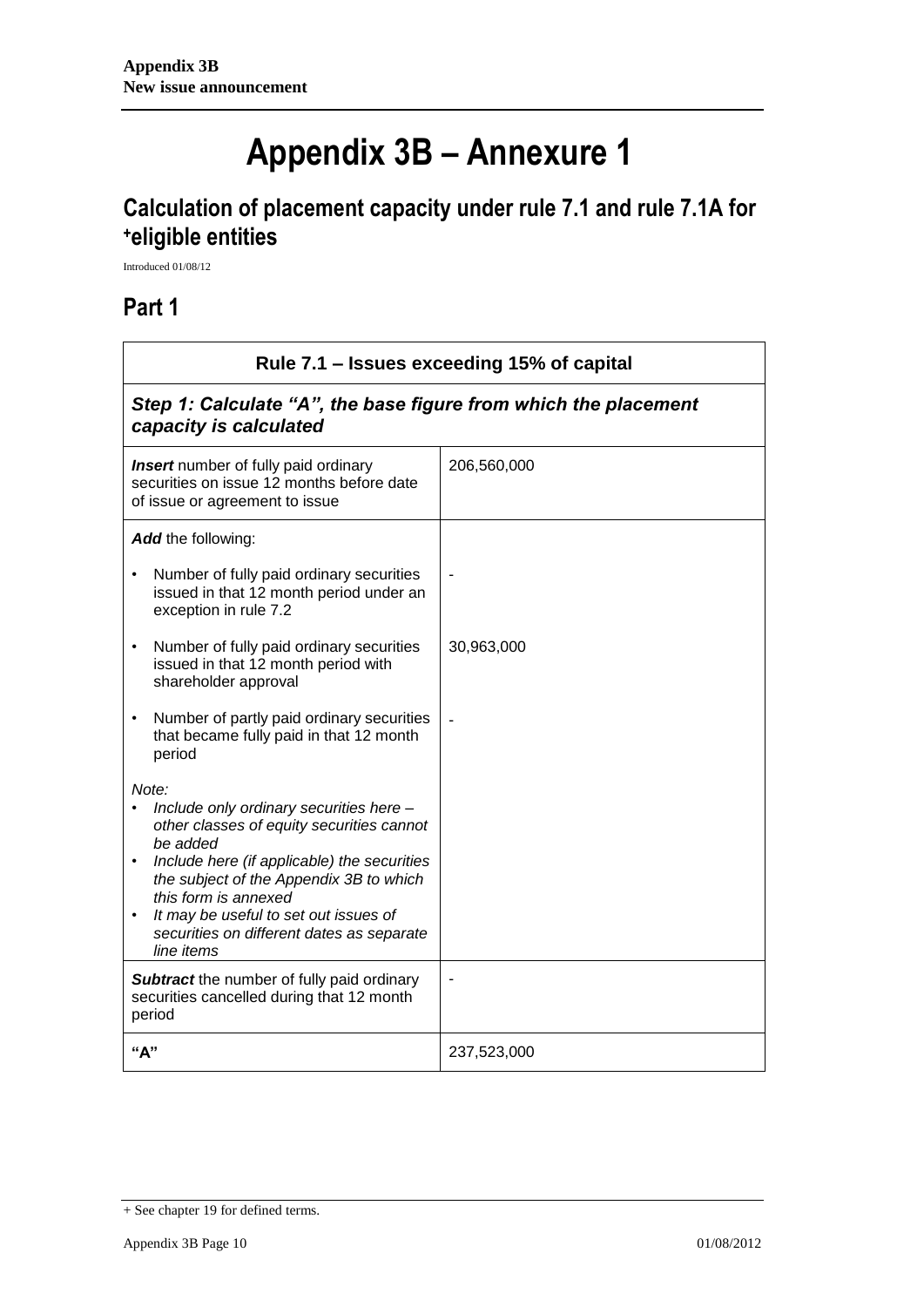| Step 2: Calculate 15% of "A"                                                                                                                                                                                                                                                                                                                                                                                                                                                                         |                                                                    |  |  |
|------------------------------------------------------------------------------------------------------------------------------------------------------------------------------------------------------------------------------------------------------------------------------------------------------------------------------------------------------------------------------------------------------------------------------------------------------------------------------------------------------|--------------------------------------------------------------------|--|--|
| "B"                                                                                                                                                                                                                                                                                                                                                                                                                                                                                                  | 0.15                                                               |  |  |
|                                                                                                                                                                                                                                                                                                                                                                                                                                                                                                      | [Note: this value cannot be changed]                               |  |  |
| Multiply "A" by 0.15                                                                                                                                                                                                                                                                                                                                                                                                                                                                                 | 35,628,450                                                         |  |  |
| Step 3: Calculate "C", the amount of placement capacity under rule<br>7.1 that has already been used                                                                                                                                                                                                                                                                                                                                                                                                 |                                                                    |  |  |
| <b>Insert</b> number of equity securities issued or<br>agreed to be issued in that 12 month period<br>not counting those issued:<br>Under an exception in rule 7.2<br>Under rule 7.1A<br>With security holder approval under rule<br>7.1 or rule 7.4<br>Note:<br>This applies to equity securities, unless<br>specifically excluded - not just ordinary<br>securities<br>Include here (if applicable) the<br>$\bullet$<br>securities the subject of the Appendix<br>3B to which this form is annexed | 300,000 10 September 2013<br>250,000 4 December 2013               |  |  |
| It may be useful to set out issues of<br>securities on different dates as separate<br>line items                                                                                                                                                                                                                                                                                                                                                                                                     |                                                                    |  |  |
| "C"                                                                                                                                                                                                                                                                                                                                                                                                                                                                                                  | 550,000                                                            |  |  |
| Step 4: Subtract "C" from ["A" x "B"] to calculate remaining<br>placement capacity under rule 7.1                                                                                                                                                                                                                                                                                                                                                                                                    |                                                                    |  |  |
| "A" x 0.15                                                                                                                                                                                                                                                                                                                                                                                                                                                                                           | 35,628,450                                                         |  |  |
| Note: number must be same as shown in<br>Step <sub>2</sub>                                                                                                                                                                                                                                                                                                                                                                                                                                           |                                                                    |  |  |
| Subtract "C"                                                                                                                                                                                                                                                                                                                                                                                                                                                                                         | 550,000                                                            |  |  |
| Note: number must be same as shown in<br>Step 3                                                                                                                                                                                                                                                                                                                                                                                                                                                      |                                                                    |  |  |
| <b>Total</b> ["A" $\times$ 0.15] - "C"                                                                                                                                                                                                                                                                                                                                                                                                                                                               | 35,078,450                                                         |  |  |
|                                                                                                                                                                                                                                                                                                                                                                                                                                                                                                      | [Note: this is the remaining placement<br>capacity under rule 7.1] |  |  |

<sup>+</sup> See chapter 19 for defined terms.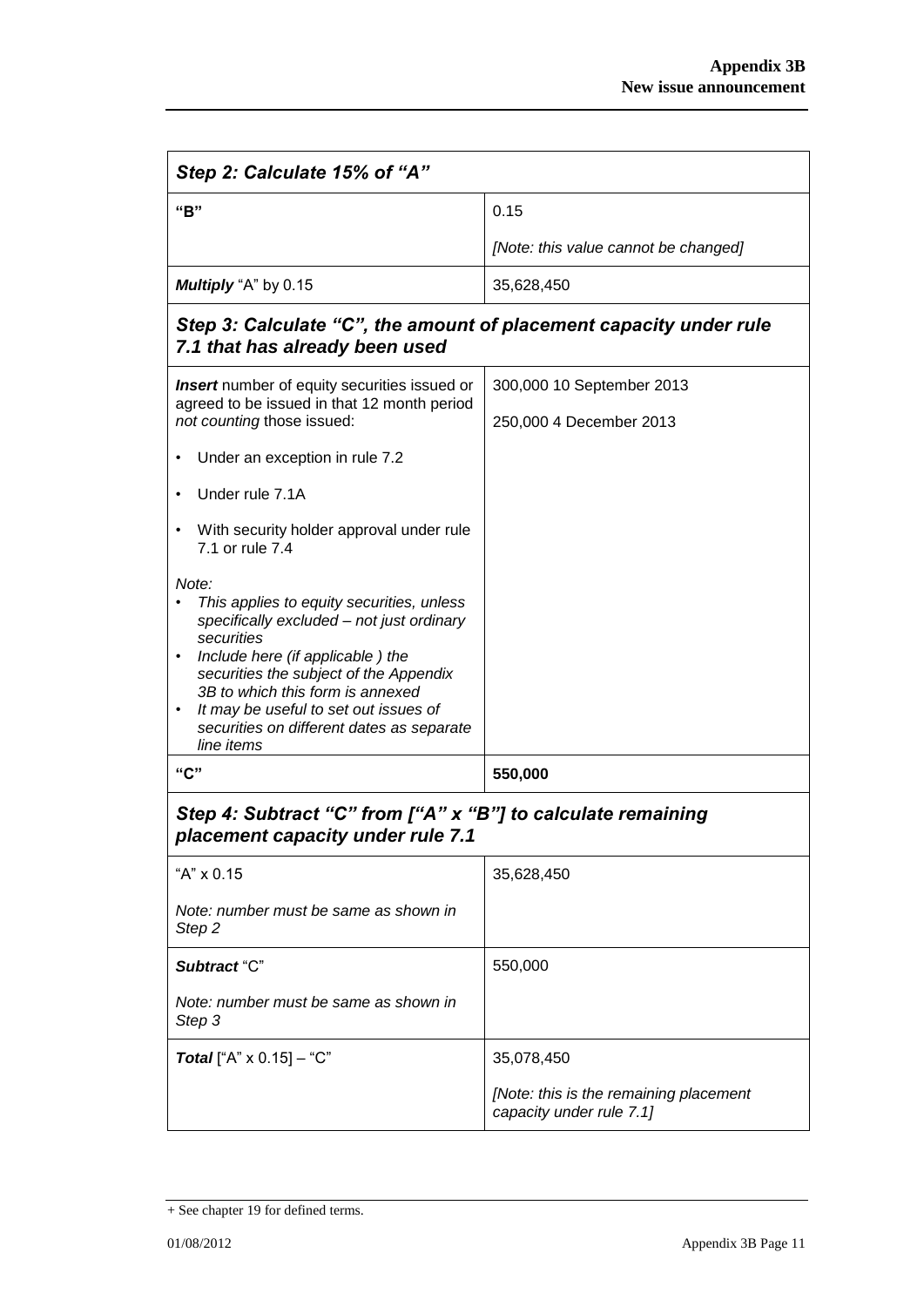# **Part 2**

| Rule 7.1A – Additional placement capacity for eligible entities                                                                                                                                                                                                                                                                                                                                                                                                                                                           |                                    |  |
|---------------------------------------------------------------------------------------------------------------------------------------------------------------------------------------------------------------------------------------------------------------------------------------------------------------------------------------------------------------------------------------------------------------------------------------------------------------------------------------------------------------------------|------------------------------------|--|
| Step 1: Calculate "A", the base figure from which the placement<br>capacity is calculated                                                                                                                                                                                                                                                                                                                                                                                                                                 |                                    |  |
| "А"                                                                                                                                                                                                                                                                                                                                                                                                                                                                                                                       | 237,523,000                        |  |
| Note: number must be same as shown in<br>Step 1 of Part 1                                                                                                                                                                                                                                                                                                                                                                                                                                                                 |                                    |  |
| Step 2: Calculate 10% of "A"                                                                                                                                                                                                                                                                                                                                                                                                                                                                                              |                                    |  |
| "D"                                                                                                                                                                                                                                                                                                                                                                                                                                                                                                                       | 0.10                               |  |
|                                                                                                                                                                                                                                                                                                                                                                                                                                                                                                                           | Note: this value cannot be changed |  |
| Multiply "A" by 0.10                                                                                                                                                                                                                                                                                                                                                                                                                                                                                                      | 23,752,300                         |  |
| Step 3: Calculate "E", the amount of placement capacity under rule<br>7.1A that has already been used                                                                                                                                                                                                                                                                                                                                                                                                                     |                                    |  |
| <b>Insert</b> number of equity securities issued or<br>agreed to be issued in that 12 month period<br>under rule 7.1A                                                                                                                                                                                                                                                                                                                                                                                                     |                                    |  |
| Notes:<br>This applies to equity securities - not<br>just ordinary securities<br>Include here $-$ if applicable $-$ the<br>$\bullet$<br>securities the subject of the Appendix<br>3B to which this form is annexed<br>Do not include equity securities issued<br>$\bullet$<br>under rule 7.1 (they must be dealt with<br>in Part 1), or for which specific security<br>holder approval has been obtained<br>It may be useful to set out issues of<br>$\bullet$<br>securities on different dates as separate<br>line items |                                    |  |
| "E"                                                                                                                                                                                                                                                                                                                                                                                                                                                                                                                       |                                    |  |

<sup>+</sup> See chapter 19 for defined terms.